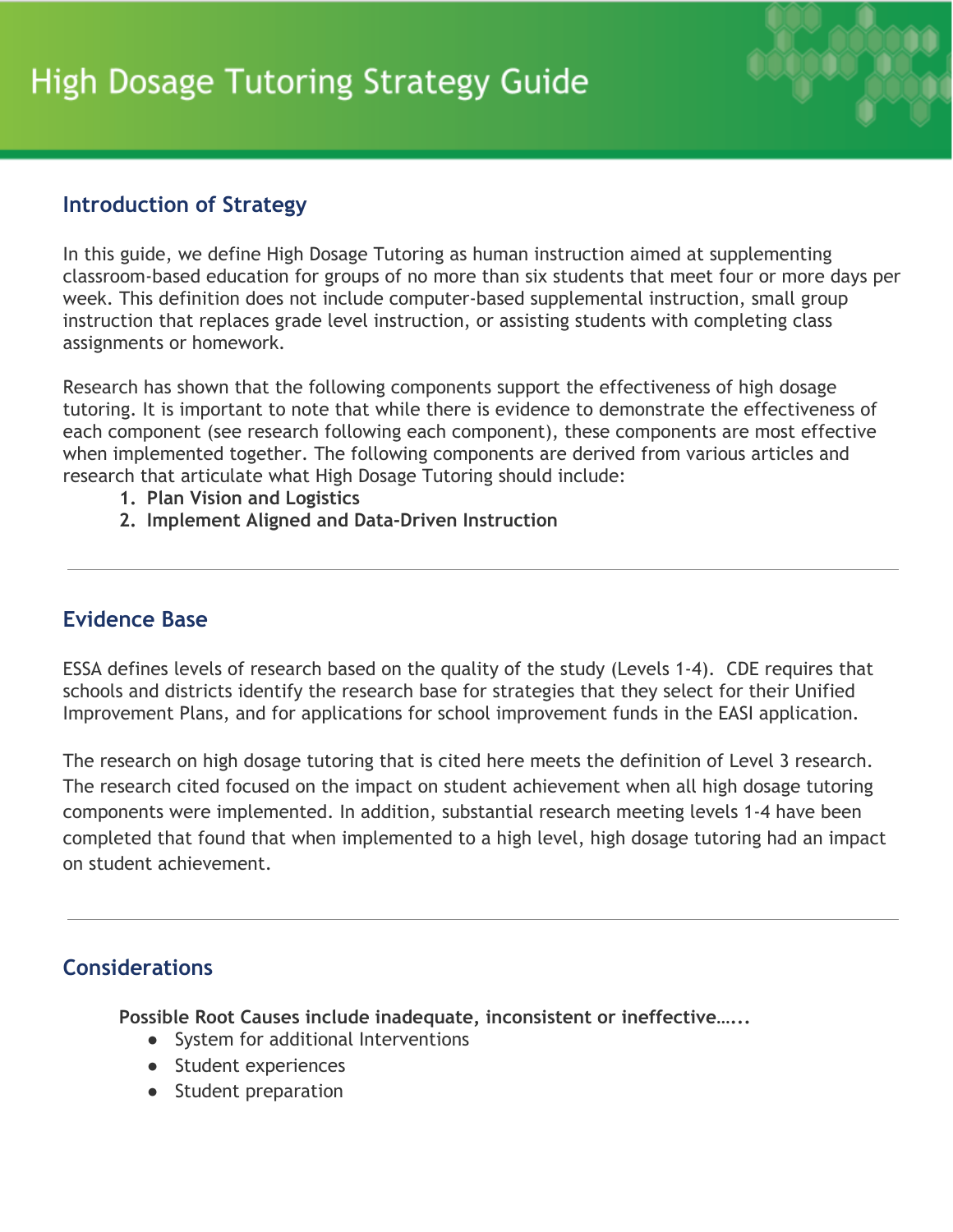**Is this strategy a good fit for your district/school?**

- Does this major improvement strategy focus on a priority performance challenge and associated root cause(s)?
- Are the expected outcomes of this major improvement strategy highly valued?
- Do key leaders support this major improvement strategy? Do key leaders have the capacity to lead the strategy ongoing?
- What are the skills and competencies needed to implement this major improvement strategy with fidelity? What support/professional development do staff members need to implement this strategy effectively?
- Are the time, effort and resources needed for implementation feasible for the staff involved?

### **Considerations for Strategy Implementation**

- Is there district and community support for high dosage tutoring?
- Is there time to plan for high dosage tutoring?
- Are there competing family, community, school and/or district demands that will lessen the effectiveness of high dosage tutoring?
- Are there staff, teachers and administrators available and willing to provide high dosage tutoring?
- Is funding available to support high dosage tutoring?
- Is the purpose of high dosage tutoring clear and aligned to student needs?

# **Implementation Guide**

#### **Core Component 1: Plan Vision and Logistics**

| <b>Elements</b>                               | <b>Description</b>                                                                                                                                                                                                                                                                                                                                                                                   |
|-----------------------------------------------|------------------------------------------------------------------------------------------------------------------------------------------------------------------------------------------------------------------------------------------------------------------------------------------------------------------------------------------------------------------------------------------------------|
| <b>Establish Vision</b><br>and Infrastructure | Ensure that there is a clearly articulated purpose and vision for high dosage<br>tutoring. Schools should make decisions around the timing, frequency and<br>duration of tutoring, size of tutoring groups and how to select students and<br>tutors. Additional decisions should be made around tutoring content,<br>communication systems and assessments.                                          |
| Determine<br><b>Tutoring Schedule</b>         | Tutoring during the school day leads to an increased effect size of 0.4<br>standard deviations. Tutoring during the school day should be supplemental<br>rather than replacing grade level content classroom instruction. Examples of<br>times during the school day include during electives/specials, or during a<br>second block of content instruction. Schools have increased the length of the |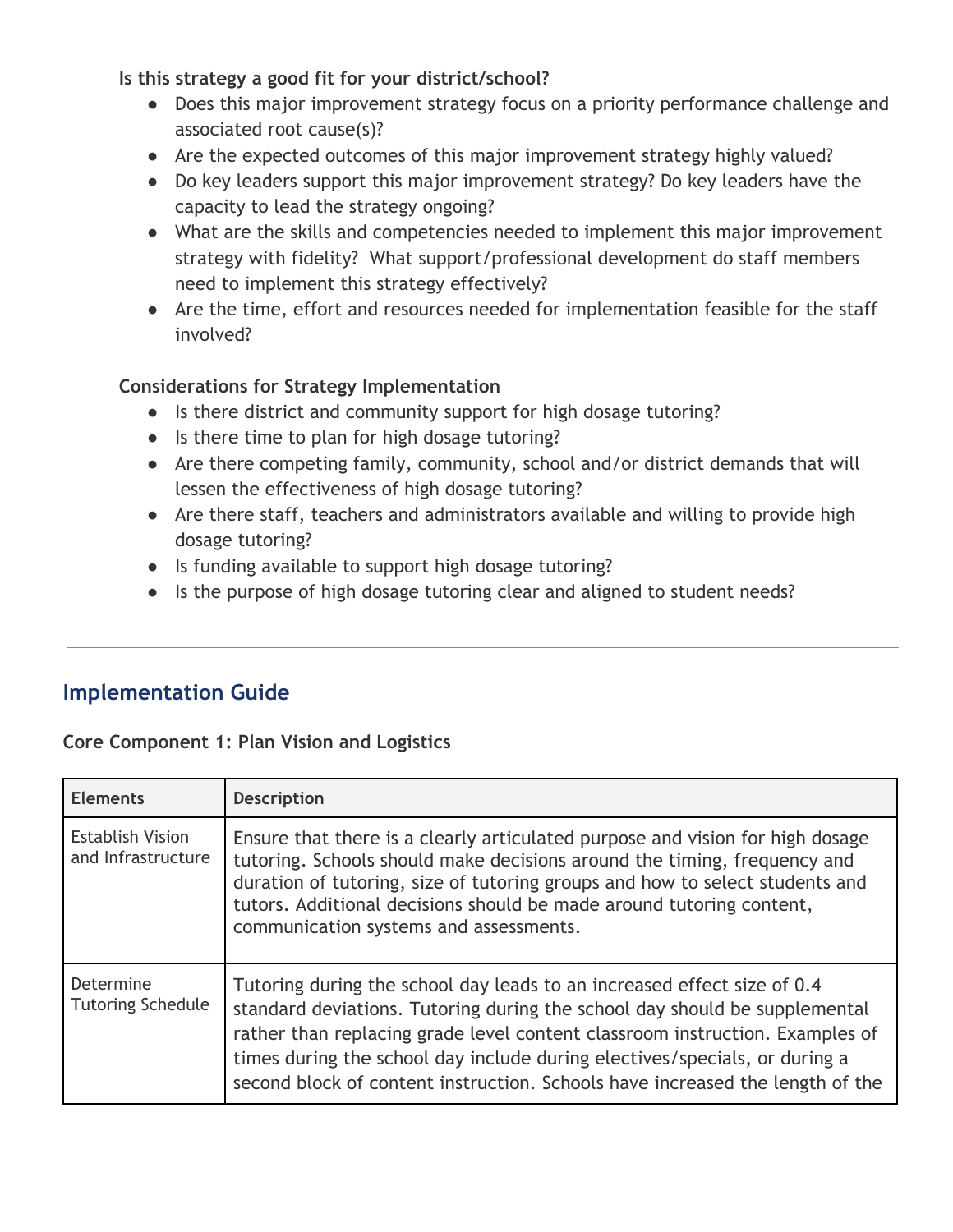|                                                                   | school day in order to incorporate tutoring into the daily schedule. Tutoring<br>after school leads to an increased effect size of 0.21 standard deviations.                                                                                                                                                                                                                                                                                                                          |  |  |
|-------------------------------------------------------------------|---------------------------------------------------------------------------------------------------------------------------------------------------------------------------------------------------------------------------------------------------------------------------------------------------------------------------------------------------------------------------------------------------------------------------------------------------------------------------------------|--|--|
|                                                                   | It is important to have a consistent, regularly scheduled time and location in<br>order to increase student participation in tutoring.                                                                                                                                                                                                                                                                                                                                                |  |  |
|                                                                   | Most tutoring programs reporting increased effect sizes have 30-60 minutes of<br>tutoring at least three days each week, with a greater effect size with four to<br>five days per week.                                                                                                                                                                                                                                                                                               |  |  |
|                                                                   | Students who participate in approximately 65 hours of tutoring have shown<br>an increase in achievement.                                                                                                                                                                                                                                                                                                                                                                              |  |  |
|                                                                   | Effective tutoring lasts less than 20 weeks; more time has not shown to have<br>an increased effect on academic achievement.                                                                                                                                                                                                                                                                                                                                                          |  |  |
| <b>Select Students</b>                                            | Students should be selected using diagnostic assessment data.                                                                                                                                                                                                                                                                                                                                                                                                                         |  |  |
| <b>Make Decisions</b><br>around Size of<br><b>Tutoring Groups</b> | One-to-one tutoring is generally more effective for students in preschool or<br>kindergarten. Students in first grade benefit most from either one-to-one<br>tutoring or in groups of two students. For students in second grade and<br>above, tutoring in groups of three or four students is more effective. High<br>Dosage Tutoring is considered to have six or less students per tutoring group                                                                                  |  |  |
| <b>Select Quality</b><br><b>Tutors</b>                            | Schools that used teachers as tutors generally have stronger results compared<br>to schools that use others as tutors.                                                                                                                                                                                                                                                                                                                                                                |  |  |
|                                                                   | • Tutoring is most effective when teachers provide instruction.<br>Using paraprofessionals as tutors provided slightly less effectiveness<br>than teachers, but still provided a significant positive impact on<br>academic achievement.<br>Using community members, such as college students, or parents<br>resulted in a small positive impact. When using community members or<br>parents, there is a need for additional training and supervision in order<br>to achieve results. |  |  |
| Determine<br>Content Area(s)                                      | Generally, tutoring in reading has a greater positive impact on younger<br>students compared to older students.                                                                                                                                                                                                                                                                                                                                                                       |  |  |
|                                                                   | Reading tutoring has a moderate positive impact for preschoolers and<br>kindergarten students.<br>There is slightly less, but still a significant positive impact of reading<br>tutoring for first grade students.                                                                                                                                                                                                                                                                    |  |  |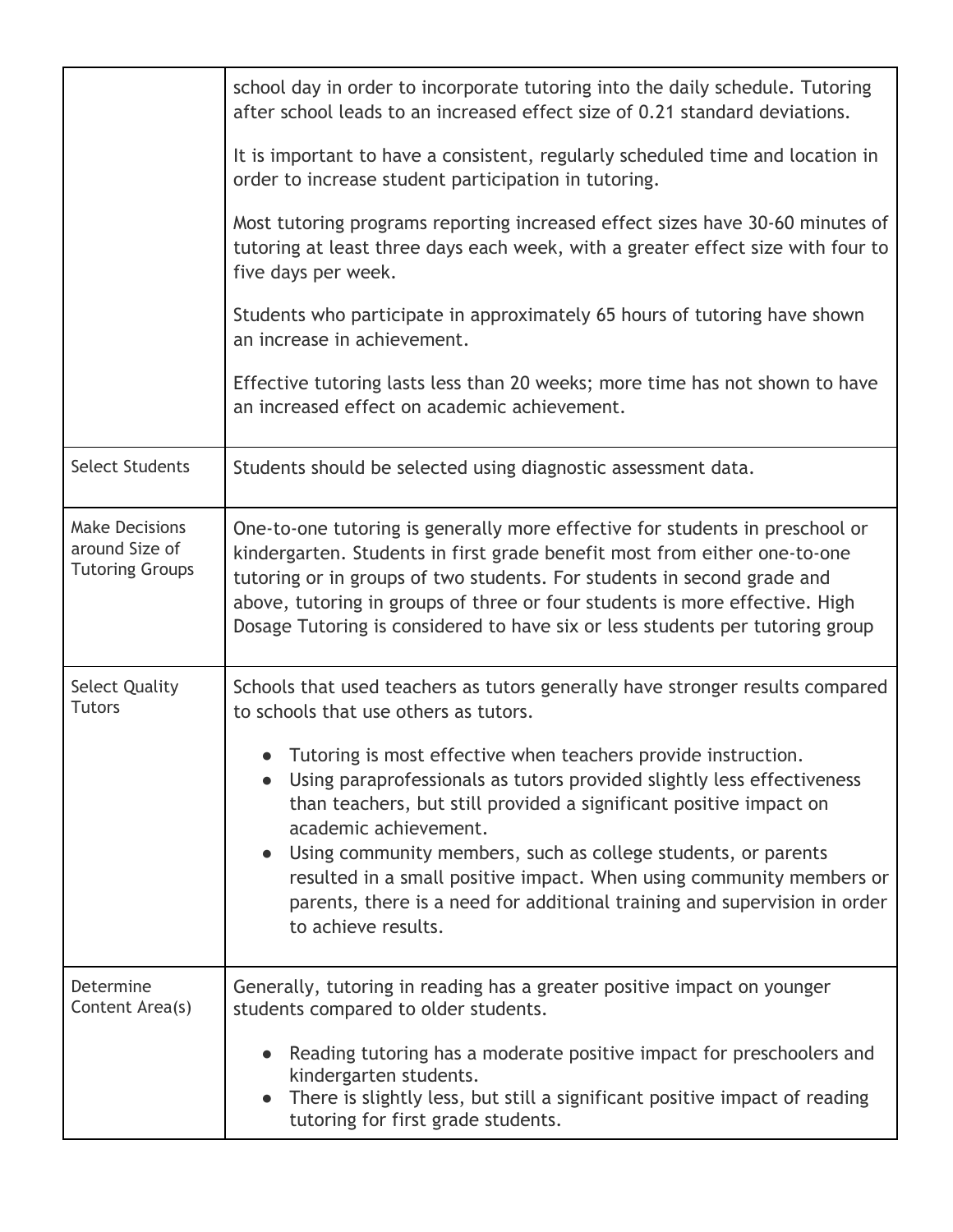| • There is a small but positive impact of reading tutoring for students in<br>second through fifth grade.<br>• There is a slight increased impact for middle and high school students<br>receiving reading tutoring.                                                                                                                                                                                                                                                                                                                                                                                                                                                                                            |
|-----------------------------------------------------------------------------------------------------------------------------------------------------------------------------------------------------------------------------------------------------------------------------------------------------------------------------------------------------------------------------------------------------------------------------------------------------------------------------------------------------------------------------------------------------------------------------------------------------------------------------------------------------------------------------------------------------------------|
| Generally, tutoring in math has a greater positive impact on older students<br>compared to younger students.<br>• Math tutoring has a moderate positive impact for students in preschool<br>and kindergarten<br>• There is a slightly less moderate impact on students in first grade.<br>The positive impact of math tutoring increases to a moderate level for<br>students in second through fifth grade.<br>• On average, there is a small positive impact for middle and high school<br>students receiving general math tutoring although there is research<br>that refers to greater positive impacts for middle and high school<br>students when students participate in high dosage tutoring as defined. |

|  |  | Core Component 2: Implement Aligned and Data-Driven Instruction |  |
|--|--|-----------------------------------------------------------------|--|
|  |  |                                                                 |  |

| <b>Elements</b>         | <b>Description</b>                                                                                                                                                                                                                                                                                                                                     |
|-------------------------|--------------------------------------------------------------------------------------------------------------------------------------------------------------------------------------------------------------------------------------------------------------------------------------------------------------------------------------------------------|
| Ensure Match            | High Dosage Tutoring is more likely to positively impact student achievement                                                                                                                                                                                                                                                                           |
| between Student         | when the instructional content of tutoring closely matches the students'                                                                                                                                                                                                                                                                               |
| Needs and               | needs. Tutors should use results from students' diagnostic assessments to                                                                                                                                                                                                                                                                              |
| <b>Tutoring Content</b> | determine instructional content during tutoring.                                                                                                                                                                                                                                                                                                       |
|                         | Instructional content during tutoring should also reinforce the core content<br>taught in the regular classroom. Tutoring programs should have systems to<br>regularly communicate what is being taught in the classroom and current<br>performance and misconceptions of students to ensure that tutors can<br>support current classroom instruction. |
| Implement               | In order to gauge the impact of previous tutoring content as well as                                                                                                                                                                                                                                                                                   |
| Frequent                | determine subsequent tutoring content, student learning should be assessed                                                                                                                                                                                                                                                                             |
| Assessments             | frequently.                                                                                                                                                                                                                                                                                                                                            |